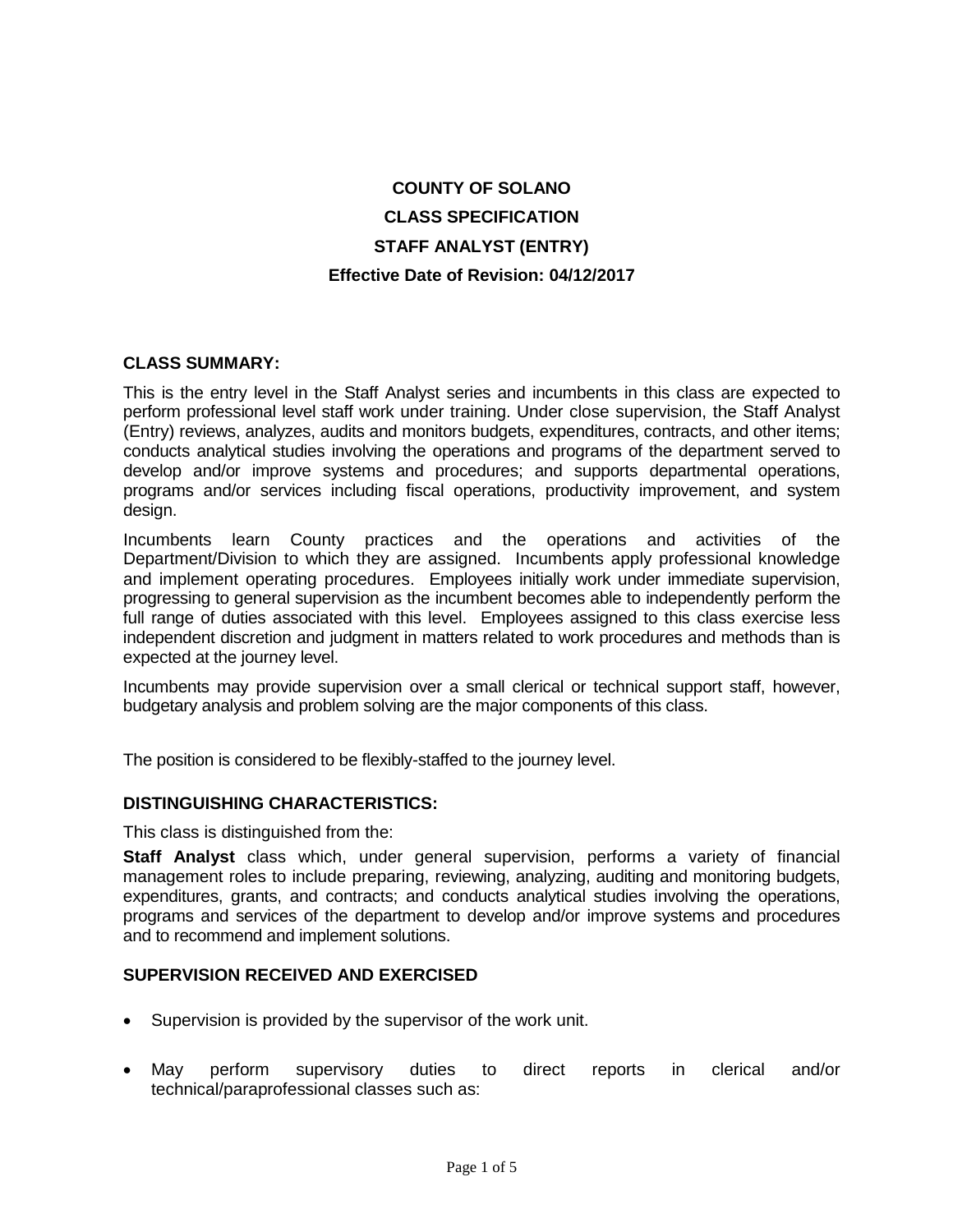- o assigning work and planning and scheduling staff's work activities and deadlines;
- o establishing standards for acceptable work products and evaluating performance;
- o reviewing work and recognizing employees' work efforts and accomplishments;
- o proposing disciplinary actions;
- o interviewing applicants and recommending selections;
- o providing career development mentoring and recommending training and career development opportunities;
- o ensuring that employees are properly trained and that they are scheduled for or have received required training or needed formal training;
- o providing instruction and/or guidance to employees in handling difficult or complex work problems;
- o reviewing and approving timesheets and requests for leave; and
- o communicating, supporting and enforcing County and Department policies and procedures including those related to equal opportunity and to safety.

**ESSENTIAL DUTIES:** This class specification represents the core area of responsibilities; specific position assignments will vary depending on the needs of the department.

- Learns to perform the full range of fiscal management responsibilities including:
	- o to develop budgets based on analysis of data collected including impact on service levels and operations and/or information required by the funding source;
	- o to recommend and establish general fiscal procedures to improve department operations based on cost/benefit studies;
	- o to recommend and establish contract forms and procedures;
	- o to develop, review and make recommendations concerning bid proposals and agreements,
	- o to participate in interpreting contract terms and monitors adherence to same;
	- o to recommend solutions to contractual problems;
	- o to research operational and fiscal requirements for specific grant proposals;
	- o to prepare grant applications and all subsequent follow-up;
	- to recommend and monitor procedures for grant implementation;
	- o to develop and provide budgetary information to be used for feasibility studies, project/program development, and analysis of program viability, effectiveness and efficiency; and
	- o to provide input as to financial implications of projects.
- Assists in planning and conducting studies of administrative and operational activities including fiscal operations, budget preparation and control, equipment usage, staffing patterns, work flow, space utilization, affirmative action, and training plans; analyzes need for, recommends and may implement new/changed data collection systems; reviews work methods and systems to increase service efficiency/effectiveness; develops and recommends various policies and procedures; develops written procedures to implement adopted policy, changed regulation or to clarify and describe standard practices; researches available computer software to meet operational needs; develops reports and recommendations for appropriate action based on an analysis of gathered data.
- May supervise clerical and technical personnel engaged in administrative support activity.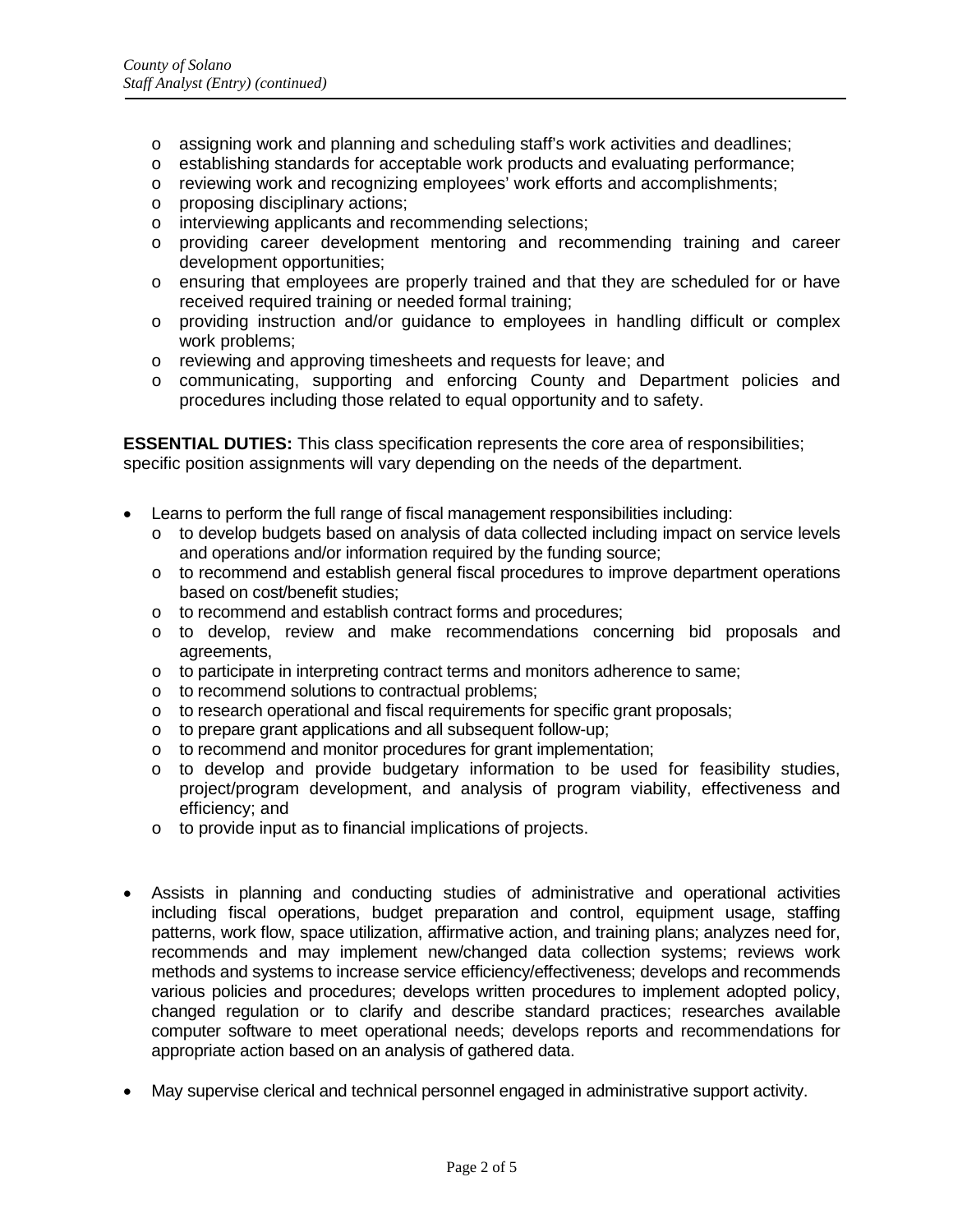- Participates in interdisciplinary program research and/or analysis and the preparation of written/verbal recommendations on a broad range of governmental and managerial problems.
- Reviews present and pending legislation and judicial decisions to determine effect on departmental organizations and presents recommendations in verbal or written form; prepares a variety of reports, records, correspondence and other documents.
- Performs other duties of a similar nature or level as assigned.

# **EDUCATION AND EXPERIENCE:**

• **Education:** Bachelor's degree or higher from an accredited college or university preferably in Business Administration, Public Administration, Accounting, Finance, or a related field or, if in a related field, have completed nine (9) semester, or thirteen and one half (13.5) quarter units in the field of accounting.

#### **AND**

• **Experience:** One (1) year of full time work experience involving office administration, accounting or bookkeeping, and personal computer operations.

# **LICENSING, CERTIFICATION AND REGISTRATION REQUIREMENTS**:

• Applicants are required to possess a valid California Driver's License, Class C.

**Note:** All licenses must be kept current while employed in this class.

#### **REQUIRED KNOWLEDGE, SKILLS AND ABILITIES:**

## **[Note: The KSAs from the current class specification have been bulleted and, in some instances have been placed in a different order.]**

### **Knowledge of:**

- Budget preparation principles, practices, and techniques.
- Principles and practices of budgeting, and accounting,
- Analytical techniques including data collection and presentation methods.
- Legislative and judicial analysis resources.
- Basic principles and practices of employee supervision and training.
- English composition, spelling, grammar, vocabulary, and punctuation for both written and oral communications.
- Basic mathematics for developing, preparing and completing numerical, budgetary and/or statistical reports.
- Computerized data collection, retrieval, and analysis.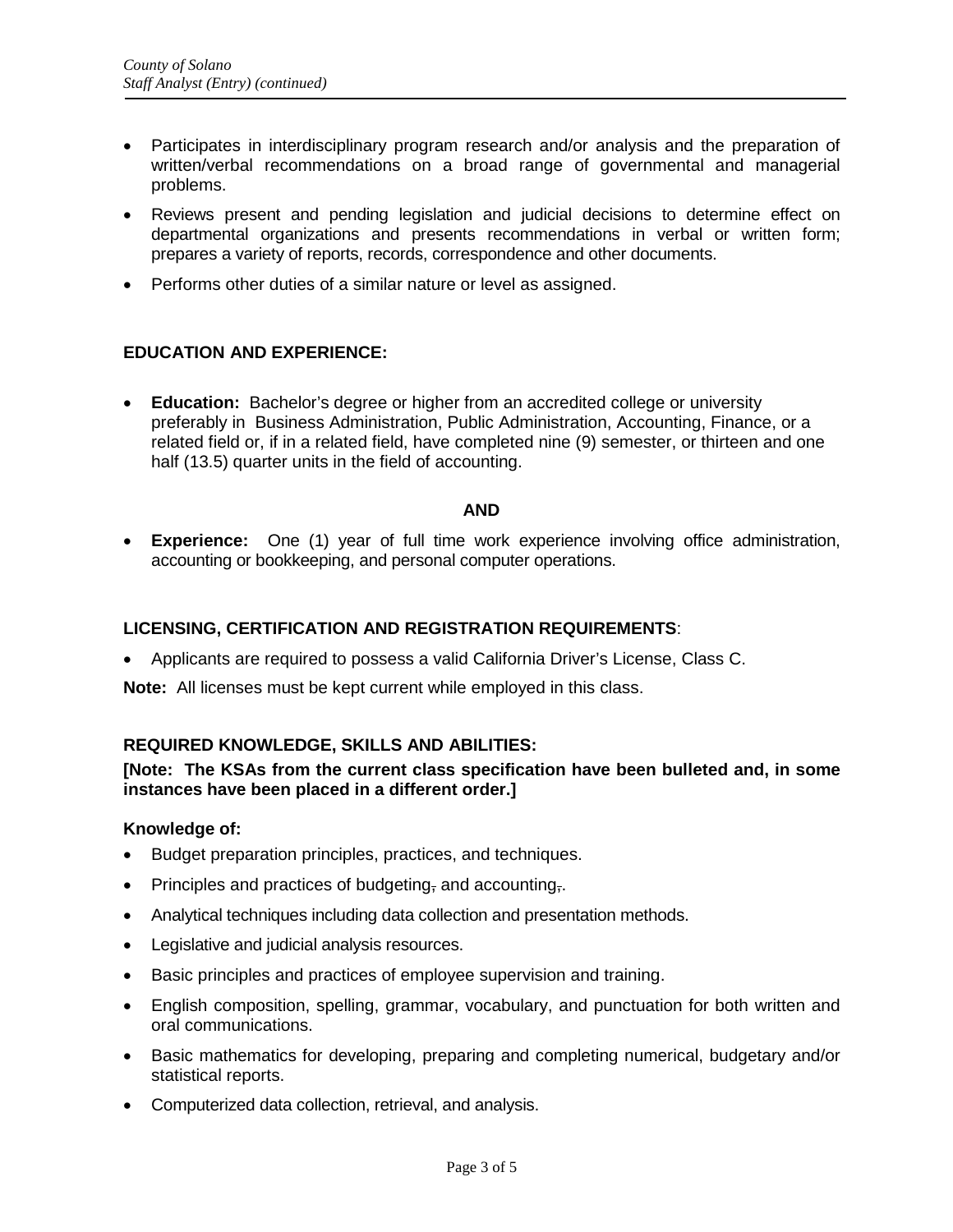• Standard office procedures, practices, equipment, personal computers, and software.

### **Skill and/or Ability to:**

- Learn to review and prepare, analyze, monitor, and audit budgets, funding proposals, and narrative and statistical reports; understand and analyze expenditure reports; maintain accurate records and document actions taken.
- Learn to comprehend, interpret, explain, and apply a variety of complex laws, regulations, procedures, and other information related to operations and programs of assigned department.
- Learn to develop and implement operational procedures.
- Learn to interpret political and administrative directions and incorporate them into operational policies and procedures.
- Learn to plan, organize, and conduct analytical studies involving professional body of knowledge related to specific assignment.
- Understand program objectives in relation to departmental goals and procedures.
- Review and implement changes in work methods, systems, and procedures.
- Plan, coordinate, and initiate actions necessary to implement policy and administrative decisions.
- Supervise and lead the work of others engaged in departmental projects/activities; plan, supervise, instruct, train, and direct the work of subordinates; effectively delegate responsibility and authority to others; determine and evaluate levels of achievement and performance of subordinates.
- Plan, organize, and prioritize daily assignments and work activities.
- Make decisions, use independent judgment, and work with little direct supervision on the routine work and, as experience is gained, on the more complex work.
- Collect, compile, and analyze qualitative and quantitative data, and, from that data, draw logical conclusions and make appropriate recommendations.
- Research regulations, procedures and/or technical reference materials.
- Maintain confidentiality of information.
- Communicate clearly and concisely, both orally and in writing.
- Establish, maintain, and foster positive and harmonious working relationships with those contacted in the course of work, including those who have objectives counter to assigned role.
- Perform required mathematical calculations.
- Use a computer to gather and analyze data.
- Utilize basic office equipment.

# **PHYSICAL REQUIREMENTS :**